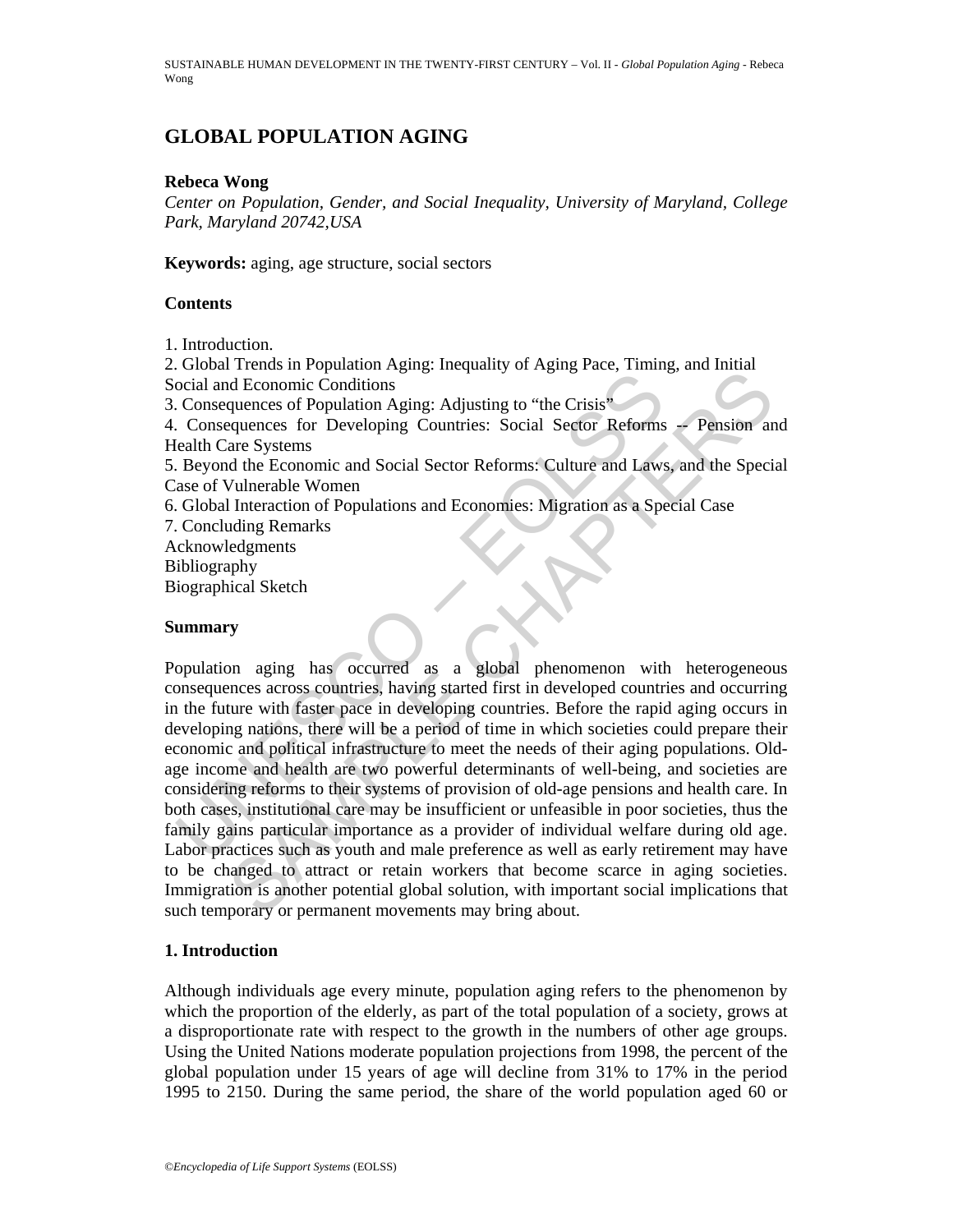older will increase from 9% to 30%. Another manifestation of aging of the population over time is an increasing median age. The global median age will rise from 25.4 years in 1995 to 36.5 years in 2050 and to 42.9 years by 2150. The causes of the phenomenon are clear; it results from the sustained fall in mortality and fertility that occurred throughout the world in the second half of the twentieth century.

The purpose of this article is to describe the phenomenon, to illustrate its heterogeneity across countries and societies, and to point out that the likely consequences may differ vastly. The article will highlight the main areas in which population aging can have important consequences, the possible ways in which societies may transform, and the type of policies that can be adopted to address the phenomenon.

It is impossible to predict the kind of demographic adjustment that the world will experience next, or the pace of further aging beyond the one that we can foresee for the next 30 to 50 years. Nevertheless, the patterns of demographic growth will most likely depend on the transformation that social norms and economic systems undergo as a result of the population aging that we can observe or foresee already. The global population-aging phenomenon has no precedent in the history of humankind, and its consequences are quite unknown. Because of this uncertainty in its consequences and its global nature, the phenomenon has gained much scientific interest in the last decade, and it will figure prominently in the agenda of population students and researchers for decades to come.

## **2. Global Trends in Population Aging: Inequality of Aging Pace, Timing, and Initial Social and Economic Conditions**

is impossible to predict the kind of demographic adjustment that<br>perience next, or the pace of further aging beyond the one that we can<br>exact 30 to 50 years. Nevertheless, the patterns of demographic growth<br>epend on the tr bossible to predict the kind of demographic adjustment that the world wi<br>ce near, or the pace of further agin beyond the one that we can foresee for the<br>co 50 yours. Nevertheless, the patterns of demographic growth vill mo The global trend is clearly towards population aging, since most societies are undergoing or have undergone fertility declines as well as drops in mortality. By definition, this produces an increase in the proportions that the adult, and eventually the elderly, represent in the total population. Though this is a general trend, the nature of the phenomenon varies widely across nations. In some countries, aging started decades ago and thus the elderly represent a much higher proportion of the total population already. In other countries, even though the base numbers of the elderly may be relatively small, the speed at which the aging process is occurring is much higher. And finally, the stage of socio-economic and cultural conditions in which the process started varied greatly across nations. For developed countries, the process of population aging started later in their epidemiological transition, that is, when the prevalence of infectious diseases was quite low. In many developing countries that are undergoing the process of aging, their populations still exhibit high prevalence of infectious diseases, creating peculiar conditions for those in the elderly groups. These individuals are survivors of an era in which infectious diseases were prevalent, and could experience higher disability consequences than in other developed societies that aged in the past.

The heterogeneity of the aging process currently underway can also be illustrated with statistics showing that in developing countries, the elderly dependency ratio (the number of elderly divided by the non-elderly population) is 8.1 for 1999 and is projected to be 13 in the year 2025. For developed countries, however, these dependency ratios are 21.2 and 33.2 respectively. These figures represent a rate of growth in the dependency ratio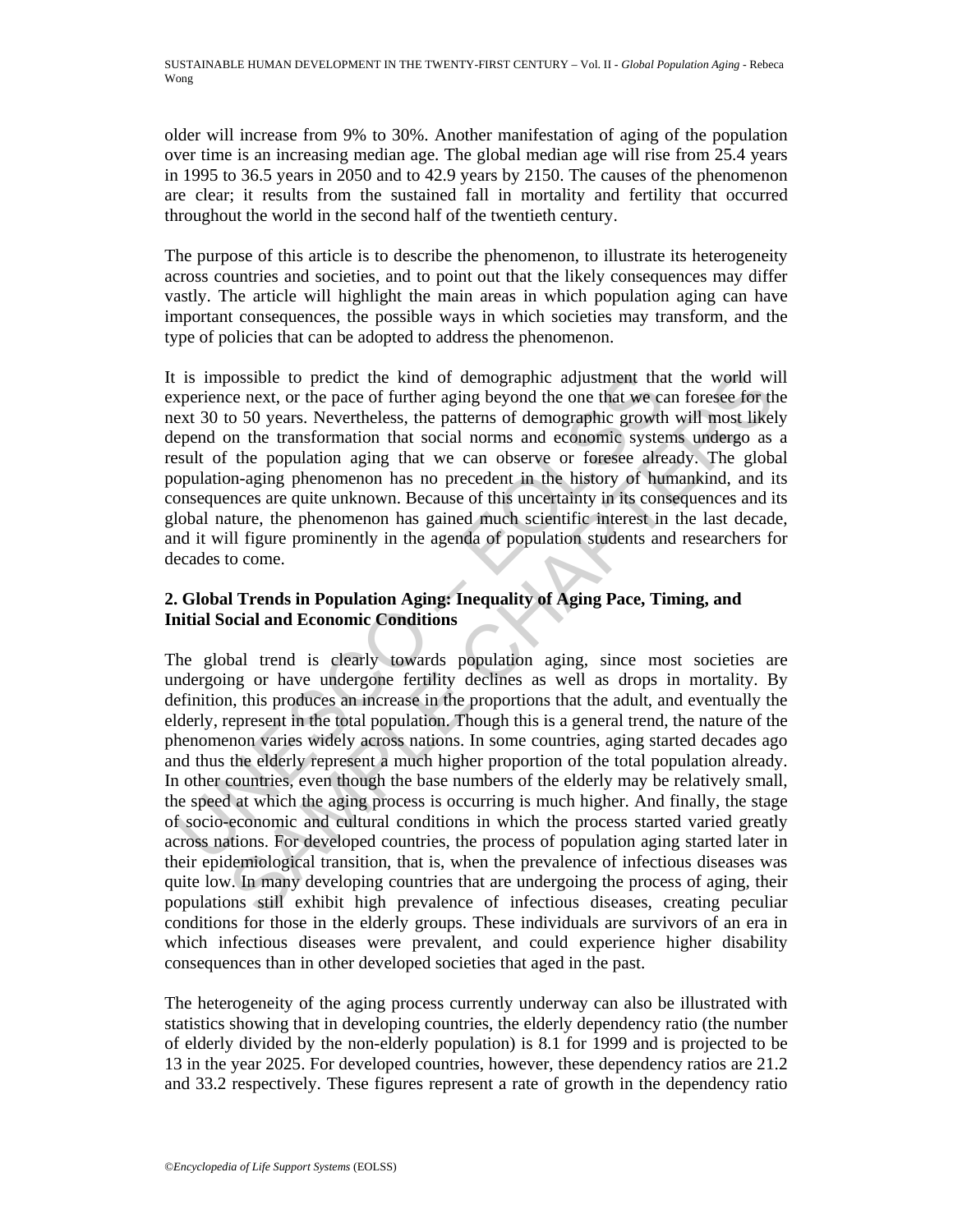of 61% for developing countries and 56.9% for developed countries between 1999 and 2025. The regional differences are also evident by the growth in the elderly dependency ratio between 1999 and 2025, which is projected to be 101% for Sub-Saharan Africa, 129% for Asia, and 143% for Latin America and the Caribbean (see Figure 1).



Figure 2: Dependency Ratios in Less Developed Countries and More Developed Countries

The rates of growth of the elderly population may be alarming to some scholars, mostly because the composition of the population increasingly in favor of the elderly can have undesirable implications. For example, in the labor market, an older labor force may be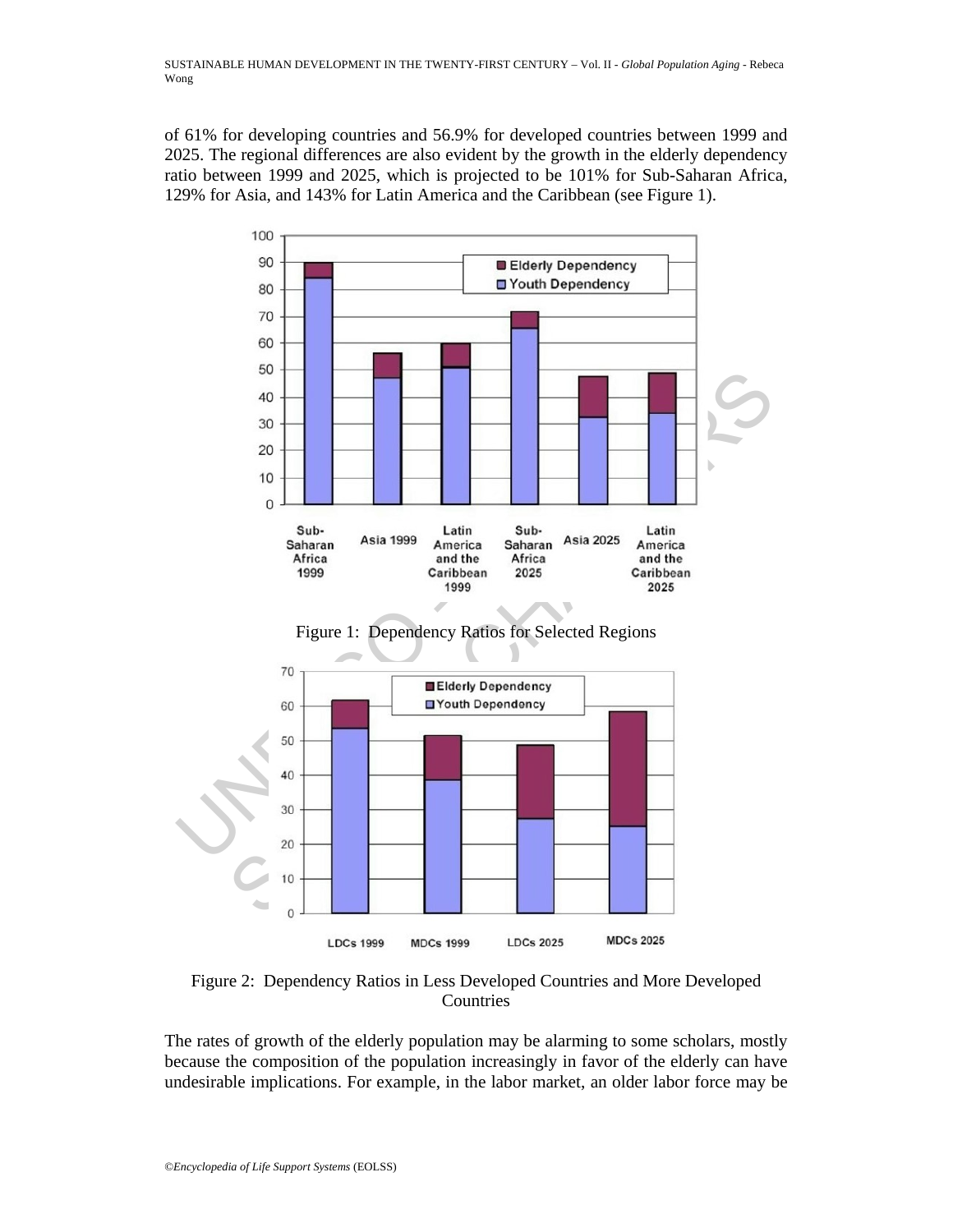less innovative or slower to adopt new technology. For the retirement pension systems, an increasing number of elderly will be demanding old age security payments for a longer period of time. In social sectors such as health, an aging population may require rapidly increasing medical services because of extended longevity and critical care needed at old age. Many scholars remark, however, that at the same time that the proportion of the elderly increases, another group of dependents (the young) is decreasing, thus the total dependency ratio (defined as the number of children and elderly divided by the number in other groups) is falling overall. Thus countries have moved through or will move towards a lower overall dependency regime by the year 2025 (see Figure 2). Some of the counter-arguments are that, even if the overall dependency ratio may be lower, the composition of the dependents is quite different under a population-aging regime. The social per-capita expenditures on a childdependent may be lower than the per-capita expenditures on the average elderlydependent. In addition, on average, the period of time that an elderly may spend as dependent may be longer than the period of time that a child spends as dependent.

## **3. Consequences of Population Aging: Adjusting to "the Crisis"**

ependent may be lower than the per-capita expenditures on the ependent. In addition, on average, the period of time that an elder ependent may be longer than the period of time that a child spends as **c**. **Consequences of** It may be lower than the per-capita expenditures on the average elderly<br>
It. In addition, on average, the period of time that an elderly may spend at<br>
It may be longer than the period of time that a child spends as depende The trends of below-replacement fertility and steadily declining mortality that have produced aging of the population will also bring about a decline in the total population in many developed countries. Japan and most countries of Europe are projected to decrease their population size over the first half of the twenty-first century. According to the United Nations (medium variant) projections, Italy will decline from a total of 57 million in the year 2000 to 41 million by 2050. In Japan, the population would decline from 127 to 105 million. On the other hand, in developing countries, the demographic trends indicate that, for a period of two to three decades, the demographic dependency ratio will fall first as the current children become adults, and then rise again when aging accelerates. The period of time of low dependency can be approached as an opportunity to prepare for the new demographic regime. During this period, economies could prepare infrastructure support systems that can sustain the rapid growth in the elderly. In particular, financial markets that support the need to transfer assets from one point in time to another, that is, to facilitate accumulation of assets and savings throughout an individual's lifetime could be revamped. Health and social services sectors could be strengthened, and new human resources can be trained to meet the health services and personal care needs of an older population.

Economic policies at the national levels may need to be modified as well. For example, the past declines in fertility and mortality that produced the new age structure of the population in developed countries were accompanied by social and economic transformations, including many in the labor market. These transformations included increasing participation of women, better or more job benefits offered to workers, and widespread protection of workers rights. Higher accumulated wealth and job benefits, including old age security provided by pensions, enabled retirement at younger ages in virtually all countries as development occurred. As companies used early retirement as a mechanism to reduce labor costs, countries used it to fight unemployment.

The global trend toward earlier retirement is particularly well documented for men. Among eleven industrialized countries from Europe, the U.S., Canada and Japan, for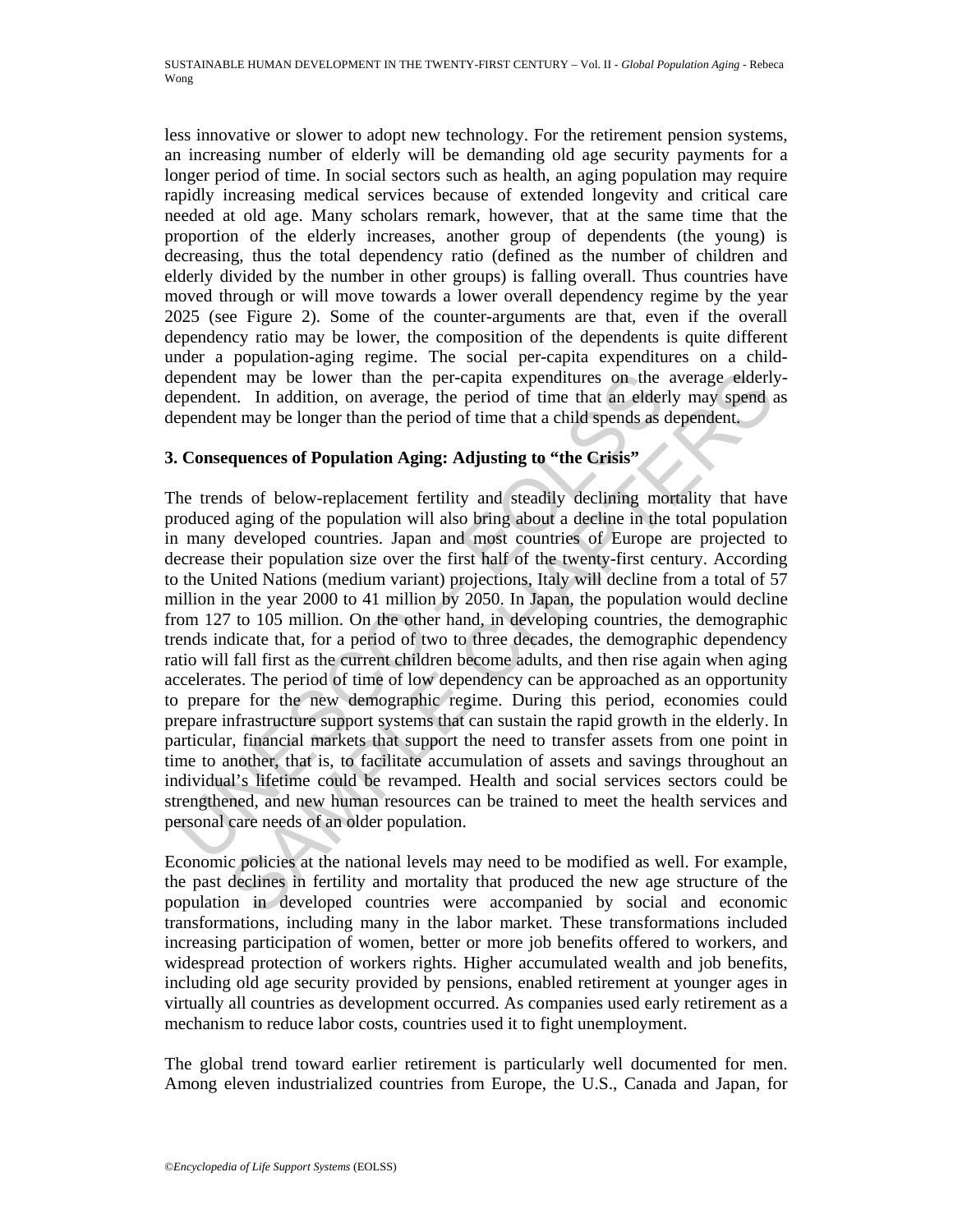example, it is found that in the 1960s at least 70 percent of men of ages 60 to 64 were still working. By the 1990s the rate had fallen to under 20 percent in Belgium, Italy, France and the Netherlands, and it was only 35 percent in Germany. This magnitude of a drop in labor force participation is quite dramatic, in particular when health conditions for the age group have been improving. The conclusion that researchers draw is that the benefit structures of the social security systems of these countries have created incentives to retire early. In other Asian countries, for example, the percentage of older men who are still working has decreased sharply in the last four decades, and the estimated median retirement age for men dropped from 67 to 63. Earlier retirement ages combined with longer life expectancies result in the need for more resources to finance old age well-being. Thus the period of opportunity offered by the decades of low dependency in developing countries can be used to reverse changes that have historically taken a long time to implement and that may in fact represent gains of the labor force. In some cases, the policies are no longer justified; for example, legislated retirement ages at relatively early ages may reflect the fact that life expectancies used to be much lower, and in some countries having a lower retirement age for women than for men may be a residual of cultural differences in the treatment of men and women and may represent past attempts to keep women out of the labor force.

istorically taken a long time to implement and that may in fact represe bor force. In some cases, the policies are no longer justified; for extirement ages at relatively early sags may reflect the fact that life experiment lly taken a long time to implement and that may in fact represent gains of the cc. In some cases, the policies are no longer justificed; for example, legislated at example, the rest at at any conter justificed; for example Modifications to laws and cultural norms may be needed through the introduction of gradual variations over a number of years instead of sudden changes. In the 1990s Sweden enacted innovations in the pension system to encourage workers to stay active in the labor force, by reducing the benefit level of those retiring at age 65 but leaving them constant for those waiting until age 67. In order to produce incentives for firms to keep old employees in the labor force, paying wages that depend on productivity as opposed to seniority may be needed. Part-time work with benefits, which has been accessible for younger workers in some countries, for example in the Netherlands, may be another way to accommodate older workers.

There is evidence regarding the countries of Asia that have already moved through the period of a favorable age dependency ratio, finding that societies benefited from the opportunity provided by the temporary low dependency ratios. Analyses performed using country-level data for several points in time indicate that changes in the age structure of the populations provided favorable conditions for economic and social development in the region of South East Asia.

> TO ACCESS ALL THE **14 PAGES** OF THIS CHAPTER, Visit[: http://www.eolss.net/Eolss-sampleAllChapter.aspx](https://www.eolss.net/ebooklib/sc_cart.aspx?File=E6-60-04-07)

#### **Bibliography**

- - -

Behrman, J.R., Duryea S. and Székely M. (1999). *Aging and Economic Opportunities: Major World*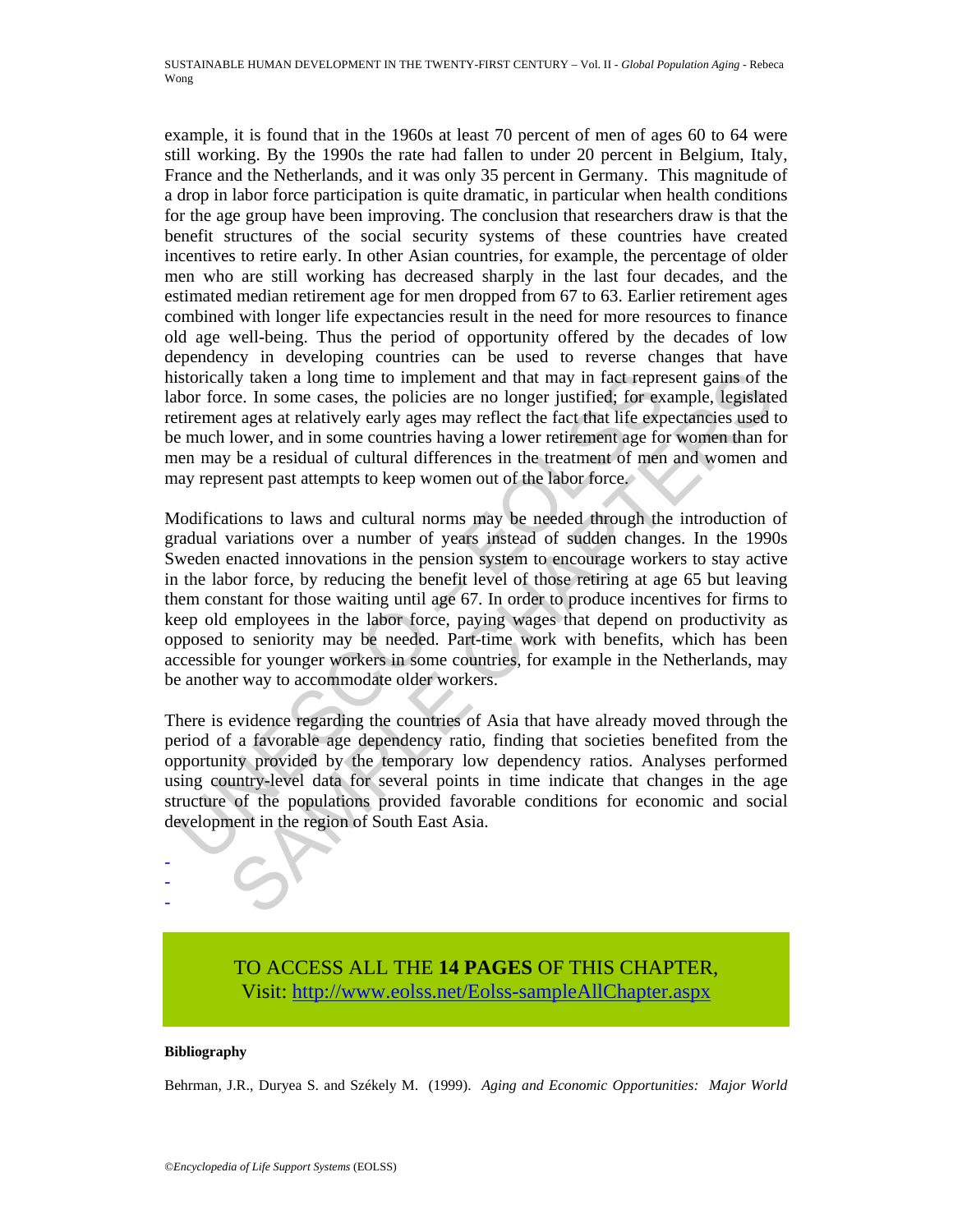SUSTAINABLE HUMAN DEVELOPMENT IN THE TWENTY-FIRST CENTURY – Vol. II - *Global Population Aging* - Rebeca Wong

*Regions Around the Turn of the Century*, Working Paper No. 405, Washington, DC: Inter-American Development Bank. [Study of associations between age structure of population and various social and economic outcomes. Study looks at major world regions and most populous countries of these regions].

Cruz-Saco, Maria Amparo and Carmelo Mesa-Lago (eds.) (1998) *Do Options Exist? The Reform of Pension and Health Care Systems in Latin America,* Pittsburgh, PA: University of Pittsburgh Press. [The volume documents case studies of recent reforms to health care and pension systems in countries of Latin America. Chapter 17 concludes with comparisons across countries. Chile's pension system is used as a benchmark].

Easterlin, Richard A. (1991). "The Economic Impact of Prospective Population Changes in Advanced Industrial Countries: An Historical Perspective." *Journal of Gerontology: Social Sciences*, 46 (6), S299- 309. [This article finds that high old-age dependency is compensated with lower young-age dependency, netting out that low population growth has failed to slow down economic growth in western countries].

East-West Center (2000). *Policy Options to Support Asia's Growing Elderly Population*, Asia Pacific Population & Policy, Number 54, Honolulu, HI. [The document provides a summary of a study of population momentum and aging using data for 32 countries in East, Southeast, and South Asia].

Gruber, Jonathan and David A.Wise (eds.) (1999). *Social Security and Retirement around the World*, The University of Chicago Press. [The volume presents the social security structure and retirement systems in several developed countries of Europe, the U.S. and Canada].

Gruber, Jonathan and David Wise (1998). "Social Security and Retirement: An International Comparison," *American Economic Review*, May. [The article documents the trend towards early retirement, and that this has been induced by the structure of retirement systems].

ast-West Center (2000). *Policy Options to Support Asia's Growing Elderly Poppyralation* & Policy, Number 54, Honolulu, HI. [The document provides a sumpyralation momentum and aging using data for 32 countries in East, Sou Center (2000). *Policy Options to Support Asia's Growing Elderly Population*, Asia Pacif & Policy, Number 54, Honolulu, HII. The document provides a summary of a study of a momentum and aging using data for 32 countries i International Labor Organization. (2000). "Social Security Expenditure Tables." *The Cost of Social Security 1990 – 1996*: http://www.ilo.org/public/english/protection/socsec/publ/css/cssindex.htm, March. [This database provides information on social security expenditures and receipts for most countries]. Kinsella, Kevin (2000). "Demographic Dimensions of Global Aging," *Journal of Family Issues*, Vol. 21 No. 5, July. [The article documents global trends in health that are likely to impact on the institutional arrangements to care for the elderly].

Palacios R.J. (1996). *Averting the Old Age Crisis: Technical Annex*, Washington, DC: World Bank. [This document provides detailed sources for tables in *Averting the Old Age Crisis.* Can be accessed on the World Bank's FTP server, ftp://monarch.worldbank.org/pub/decweb/WorkingPapers/ ]

Smeeding, Timothy M. and Dennis H. Sullivan (1998). "Generations and the Distribution of Economic Well-Being: a Cross National View," *American Economic Review*, AEA Papers and Proceedings, May. [The article summarizes old-age poverty rates in four developed countries, focusing on relative income within countries, poverty rates, and social expenditures across age groups].

U.S. Bureau of the Census (1998). "Mortality and Health" *Gender and Aging* International Brief, October. [This publication documents the global trends of population aging, and differences across developed and developing countries and genders].

U.S. Bureau of the Census (1999). "World Population at a Glance: 1998 and Beyond," International Brief, January. [The publication documents the current and projected dependency ratios in developed and developing countries].

U.S. Bureau of the Census. (2000). "Table 094. Midyear Population, by Age and Sex." Census Bureau's International Data Base: http://www.census.gov/ipc/www/idbagg.html, May. [This database includes population breakdowns by age for various pre-defined regions].

United Nations (1998) "World Population Projections to 2150," *Population Newsletter*, No. 65, June. [The article documents the demographic projections for the age structure of the world population].